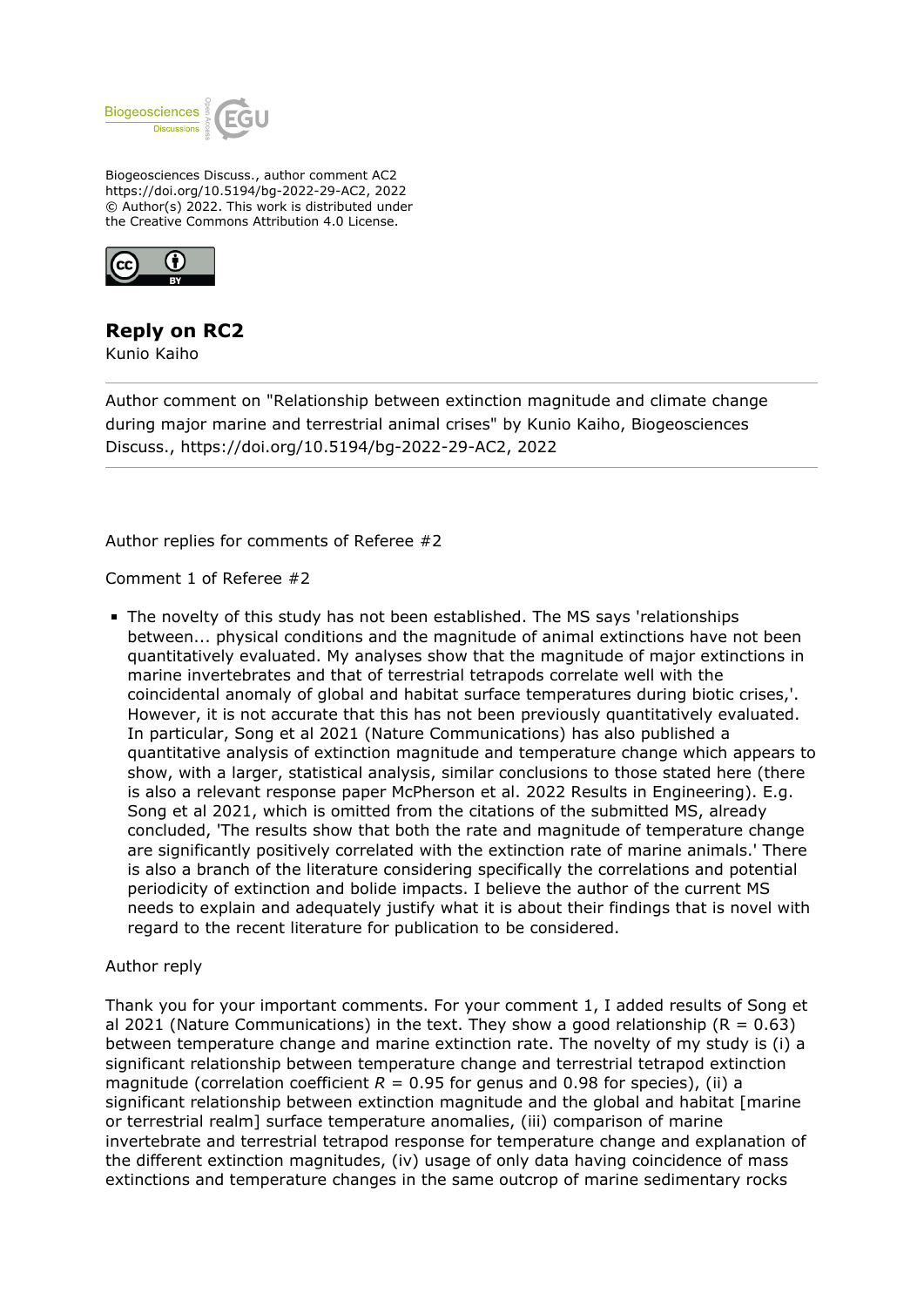resulting in higher relationship (*R* = 0.93 and 0.94 for genus and 0.91 for species under comparable data for terrestrial tetrapod extinction magnitude) between temperature change and marine extinction magnitude than that of Song et al 2021. I added these in the manuscript.

# Comment 2 of Referee #2

Table 1 shows that the submitted study is based on secondary data compiled from the references indicated there, covering a small sample of 7 geological boundaries. However, it has not been adequately demonstrated that these secondary data are directly comparable. E.g. There are a range of different methods available for calculating extinction magnitudes and it has not been demonstrated that the compiled data use comparable measures e.g. interval lengths, precise choice of numerator and denominator etc. An analogous point also applies to the temperature proxy data.

# Author reply

I use the conventional method (total number of extinction genera for a mass extinction interval / total number of genera in a substage just before the extinction) to calculate genera extinction % of terrestrial tetrapods and marine genera extinction % on the end-Guadalupian crisis, because those data fit to this method but not for a new method of Stanley (2016). Marine genera extinction % data of Sepkoski (1996) and Bambach (2006) correspond to the conventional method. Therefore, I used those extinction % data based on the conventional method to compare marine animal extinction % with terrestrial tetrapod extinction % for the seven biotic crises. I added these in the manuscript.

# Comment 3 of Referee #2

There is apparently no statistical analysis provided to test the presented results or conclusions. Furthermore, there is a small sample size of 7 geological boundaries indicated in Table 1, with only 2 events outside the traditional big 5 extinctions. In contrast, for example Song et al 2021 and Fan et al 2020 (Science) have published large statistical analyses, of consistent datasets covering complete series of extinction magnitudes (not hand-selected examples), to test correlations between extinction and environmental proxies.

### Author reply

Although Song et al. (2021) analyzed all data of extinctions and sea surface temperature (SST) changes, there are no confirmation of exact coincidence between extinction rate and temperature change for minor extinctions. I use only data showing coincidence of marine extinction horizons and temperature changes in the same outcrop of marine sedimentary rocks to reach the truth on relationships between extinction magnitude and surface temperature change in each biotic crisis. Therefore, I analyze the six mass extinctions and the modern extinction, which coincided with global climate changes. Explanation on statistical analysis is the same as the reply for comment 2. I added these in the manuscript.

### Comment 4 of Referee #2

There is currently inadequate consideration of potential effects of sampling bias on measures such as % extinction. This issue does not appear to be discussed at all despite its considerable importance in this research area. See for example, Alroy (2014 Paleobiology).

Author reply